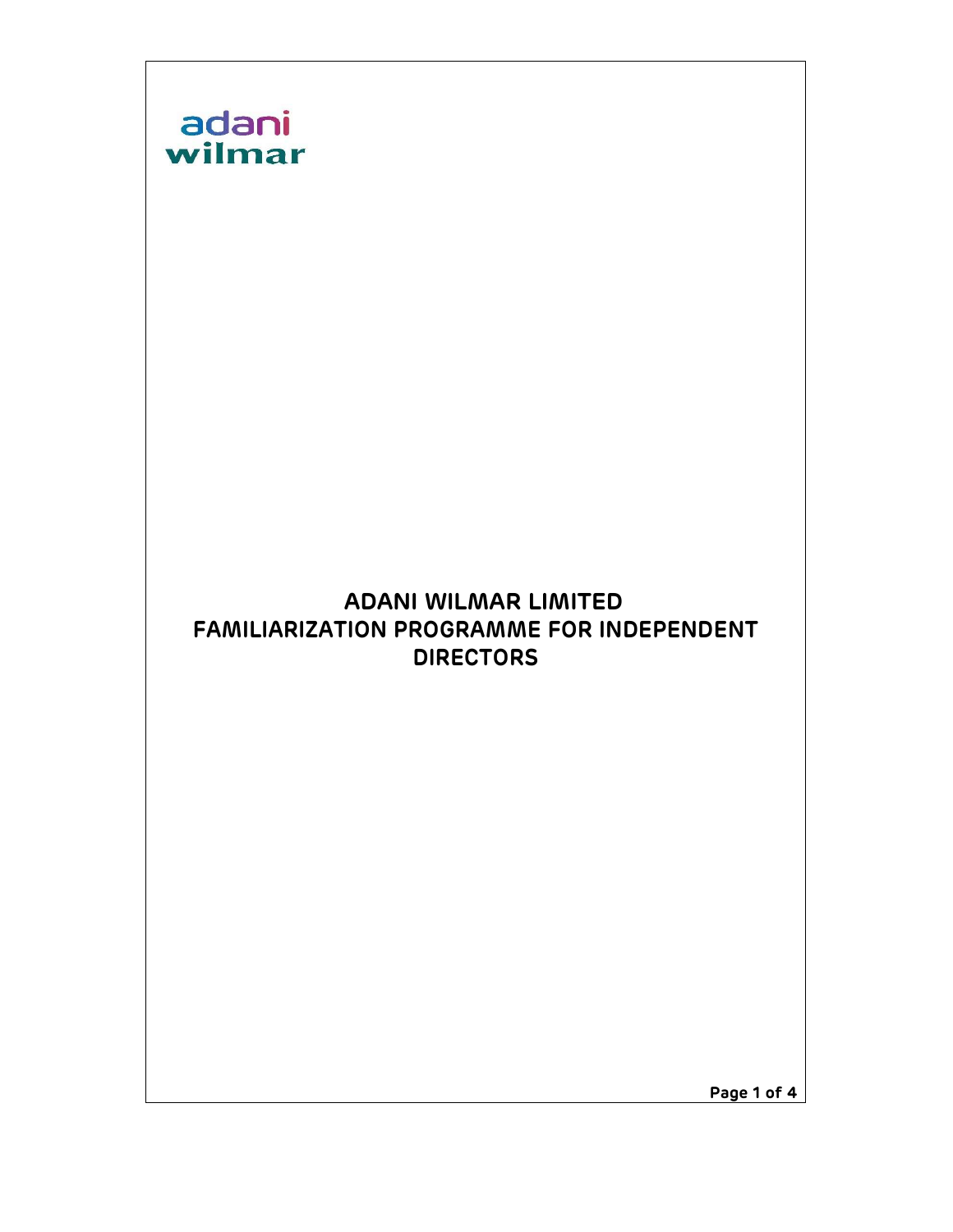

#### FAMILIARIZATION PROGRAMME FOR INDEPENDENT DIRECTORS

#### TABLE OF CONTENTS

| Sr.<br>No. | <b>Particulars</b>             | Page Nos. |  |
|------------|--------------------------------|-----------|--|
| 1.         | Purpose                        |           |  |
| 2.         | <b>Familiarization Process</b> |           |  |
| 3.         | Disclosure of the Policy       |           |  |
| 4.         | Review of the Program          |           |  |

Page 2 of 4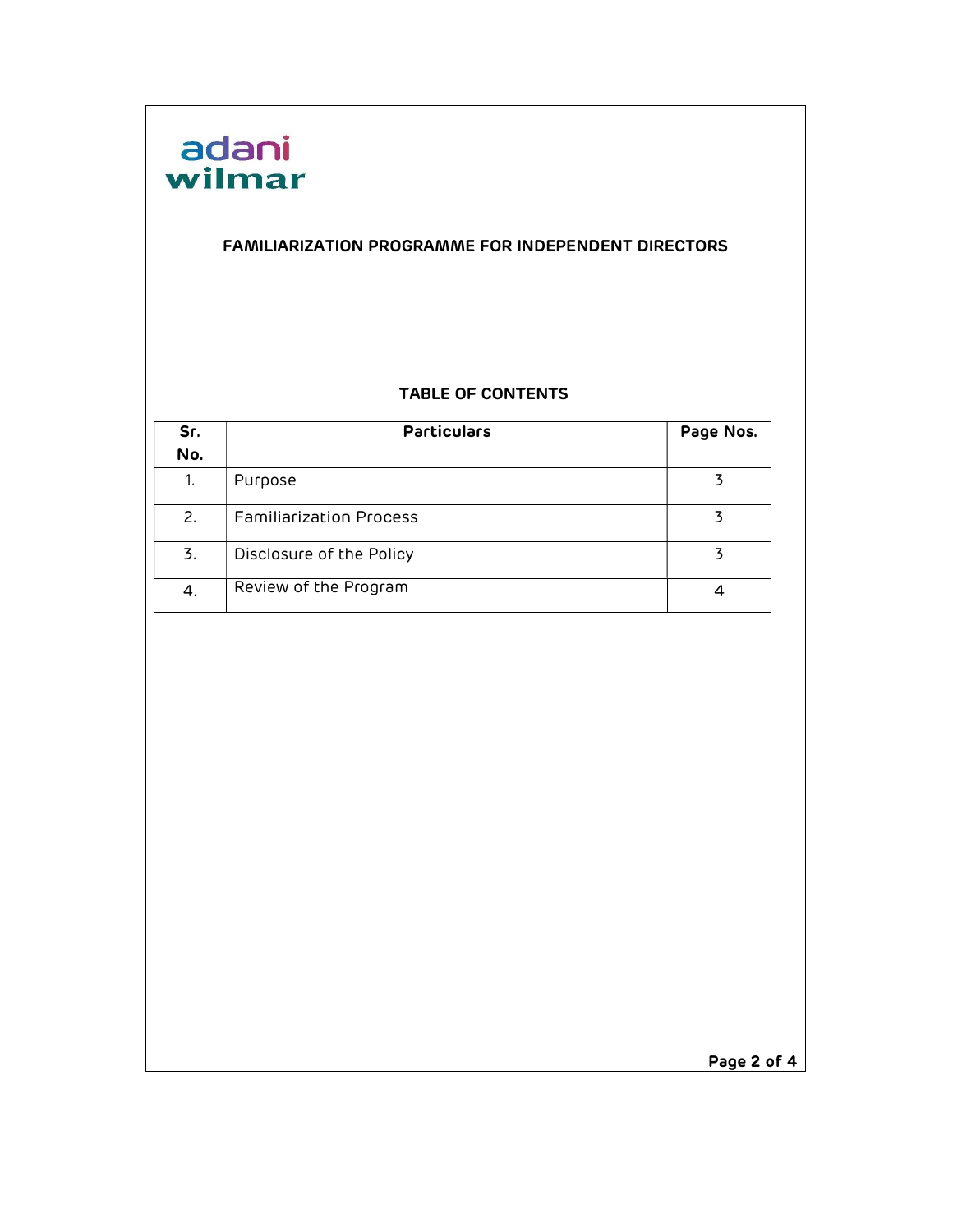# adani wilmar

#### FAMILIARZATION PROGRAMME FOR INDEPENDENT DIRECTORS

The Familiarization Program ("the Program") for Independent Directors of Adani Wilmar Limited ("the Company") has been adopted by the Board of Directors pursuant to Regulation 25(7) of the SEBI (Listing Obligations and Disclosure Requirements) Regulations, 2015 as amended.

## 1. Purpose

The program is formulated with the objective of making the Independent Directors of the Company accustomed to their roles and responsibilities and is divided into various modules with emphasis on:

- Roles, Rights and Responsibilities Board dynamics & functions
- Strategy, Operations and functions of the Company

The Program has been designed considering the specific needs of contemporary Corporate Governance and the expected obligations of Independent Directors in view of the onerous responsibility conferred by the Companies Act, 2013 and the Listing Regulations as amended from time to time.

## 2. Familiarization Process

The Company shall through its Executive Directors / Senior Managerial Personnel conduct programs / presentations periodically to familiarize the Independent Directors with the strategy, operations and functions of the Company.

The program essentially has two broad components – technical and behavioural. The technical component shall enable the participants to understand Company business, strategies, industry dynamics and its growth plans and prepare them for an active role in Company. The behavioural component shall empower the participants to understand board procedures and help them to be effective in boardactivities. The Program also aims to offer a conceptual framework based upon current expectations which require the Independent Directors to adhere to a code and standard of ethics and integrity for fulfillment of their responsibilities in a professional and faithful manner to promote confidence of the investment community particularly minority shareholders, regulatory authorities and the stakeholders at large.